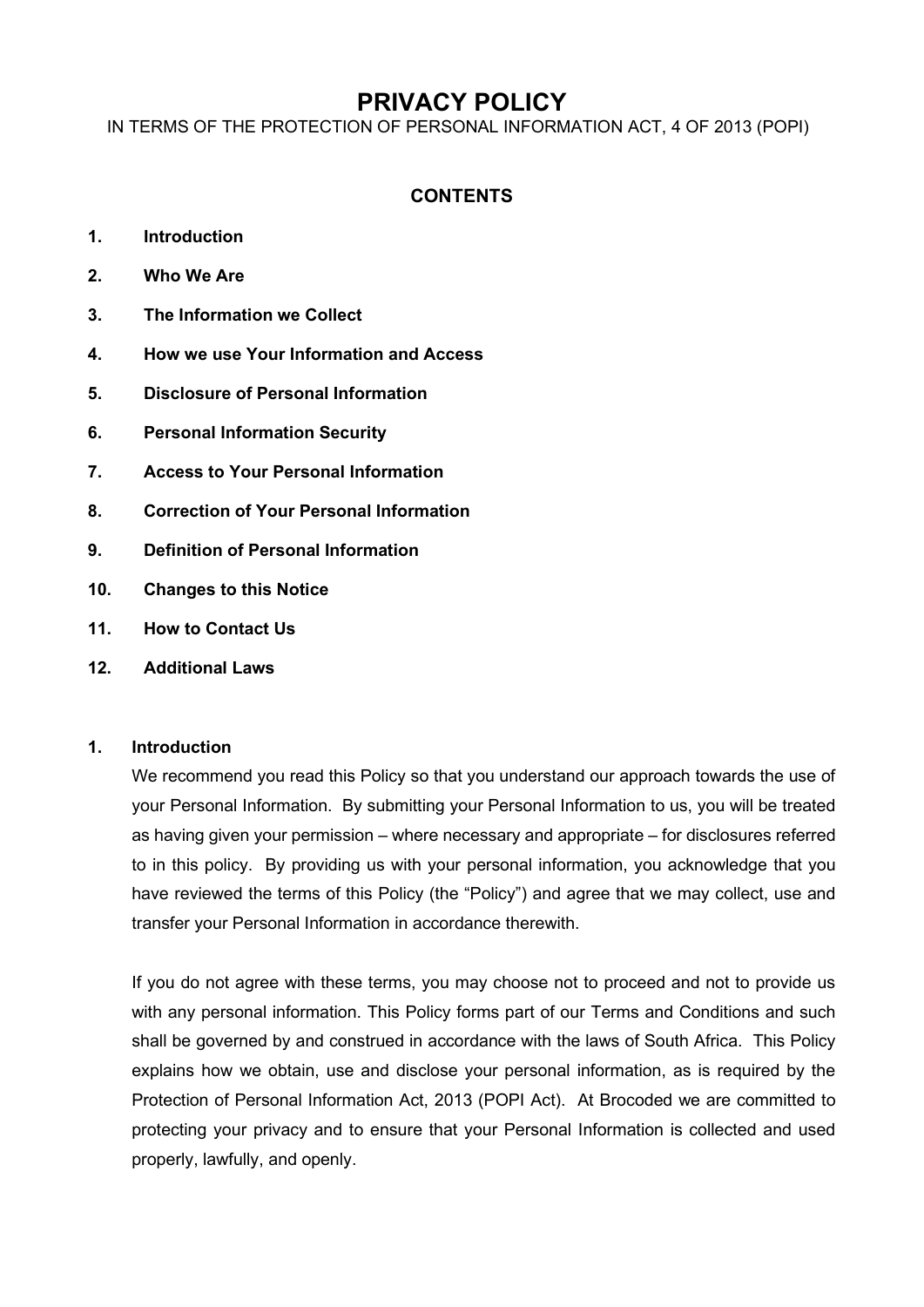### **2. Who We Are**

BroCoded is a South African-based company. Our high converting website design solutions are the driving force your business needs to expand successful marketing efforts. With multiple website design packages, we have a solution that will suit your need. We create E-commerce / online store solutions on multiple platforms such as WooCommerce (WordPress) that give you the flexibility to create the perfect online selling solution for your products and services. Your website is your #1 marketing tool. Search Engine Optimization done by us will ensure your local and target markets find you on Google and other search engines. We offer Google Ads management with Google My Business setups and more

## **The Information We Collect**

### **2.1 Collection of Personal Information**

We collect and process your Personal Information mainly to provide you with access to our services and products, to help us improve our offerings to you and for certain other purposes explained below. The type of information we collect will depend on the purpose for which it is collected and used. We will only collect information that we need for that purpose.

We collect information directly from you when you provide us with your personal details, for example, when you purchase a product or service from us, when you make a booking or when you submit enquiries to us or contact us. Where possible we will inform you of what information you are required to provide to us and what information is optional.

We will ask you when we need information that personally identifies you (personal information) or allows us to contact you.

Examples of information we collect from you are:

- Name.
- Address.
- Email address.
- Telephone/Cell number.
- Company details.

We also collect information about you from other sources as explained below.

With your consent, we may also supplement the information that you provide to us with information we receive from other companies in a similar industry to offer you a more consistent and personalised experience in your interactions with BROCODED.

BROCODED occasionally allows other companies to offer our registered customers information about their products and services. If you do not want to receive these offers, you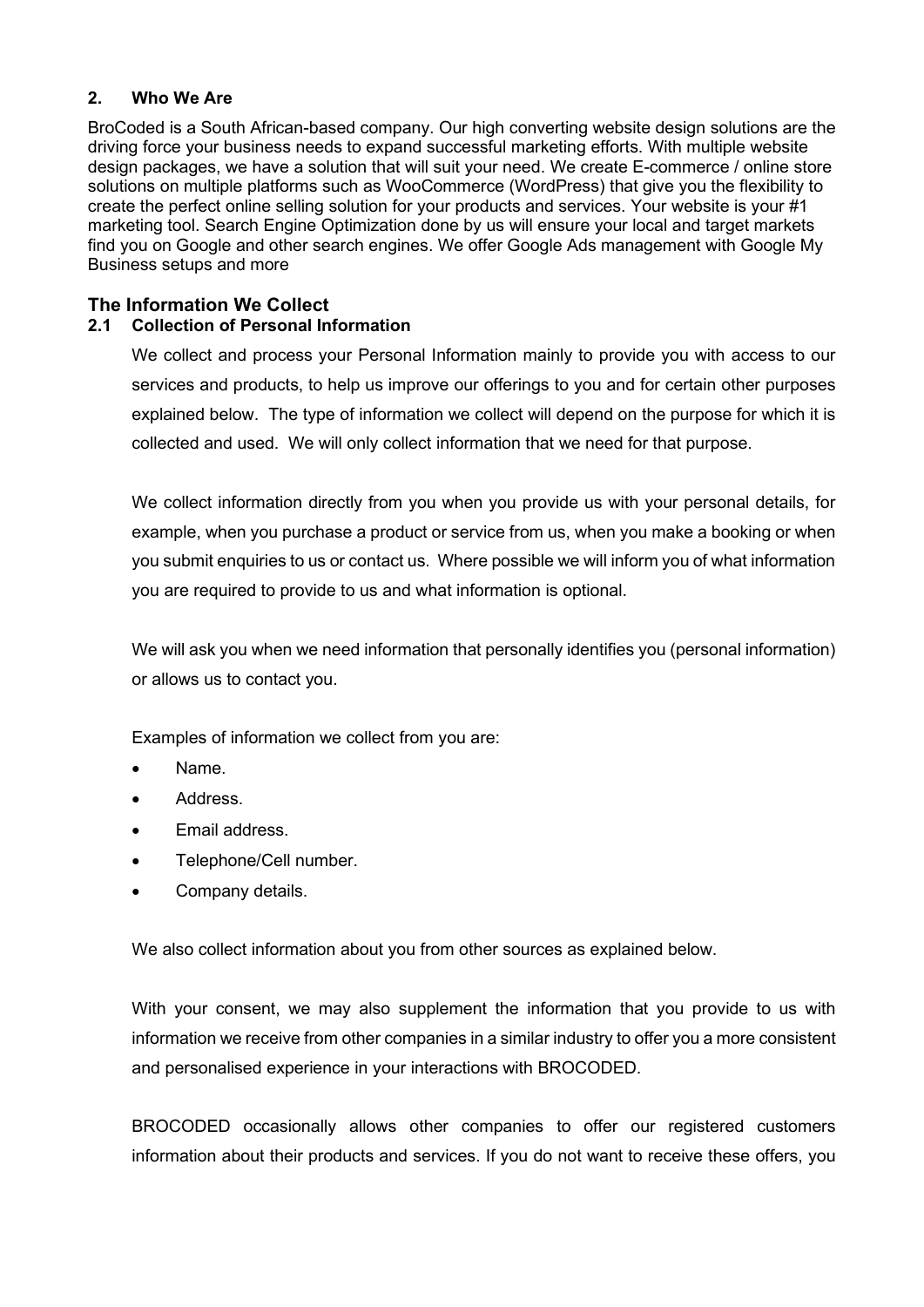may select the option stating that you do not wish to receive marketing materials from third parties.

# **2.2 Collection of Non-Personal Information**

We may automatically collect non-Personal Information about you such as the type of internet browsers you use or the website from which you linked to our website. We may also aggregate details which you have submitted to the site (for example, the products or services you are interested in). You cannot be identified from this information, and it is only used to assist us in providing an effective service on this website. We may from time-to-time supply third parties with this non-personal or aggregated data for uses in connection with this website.

# **3. How We Use Your Information and Access**

We will use your Personal and Non-Personal Information only for the purposes for which it was collected or agreed with you, for example:

- To confirm and verify your identity or to verify that you are an authorised customer for security purposes.
- To carry out our obligations arising from any contracts entered between you and us.
- To notify you about changes to our service.
- For market research purposes.
- To assist with business development.
- For the detection and prevention of fraud, crime, or other malpractice.
- To conduct market or customer satisfaction research or for statistical analysis.
- For audit and record keeping purposes.
- In connection with legal proceedings.
- We will also use your Personal Information to comply with legal and regulatory requirements or industry codes to which we subscribe, or which apply to us, or when it is otherwise allowed by law.
- For monitoring and auditing site usage.
- To evaluate the use of the site, products, and services.
- To analyse the effectiveness of our advertisements, competitions, and promotions.
- To personalise your website experience, as well as to evaluate (anonymously and in the aggregate) statistics on website activity, such as what time you visited it, whether you've visited it before and what site referred you to it.
- To make the site easier to use and to better tailor the site and our products to your interests and needs.
- To help speed up your future activities and experience on the site. For example, a site can recognise that you have provided your Personal Information and will not request the same information a second time.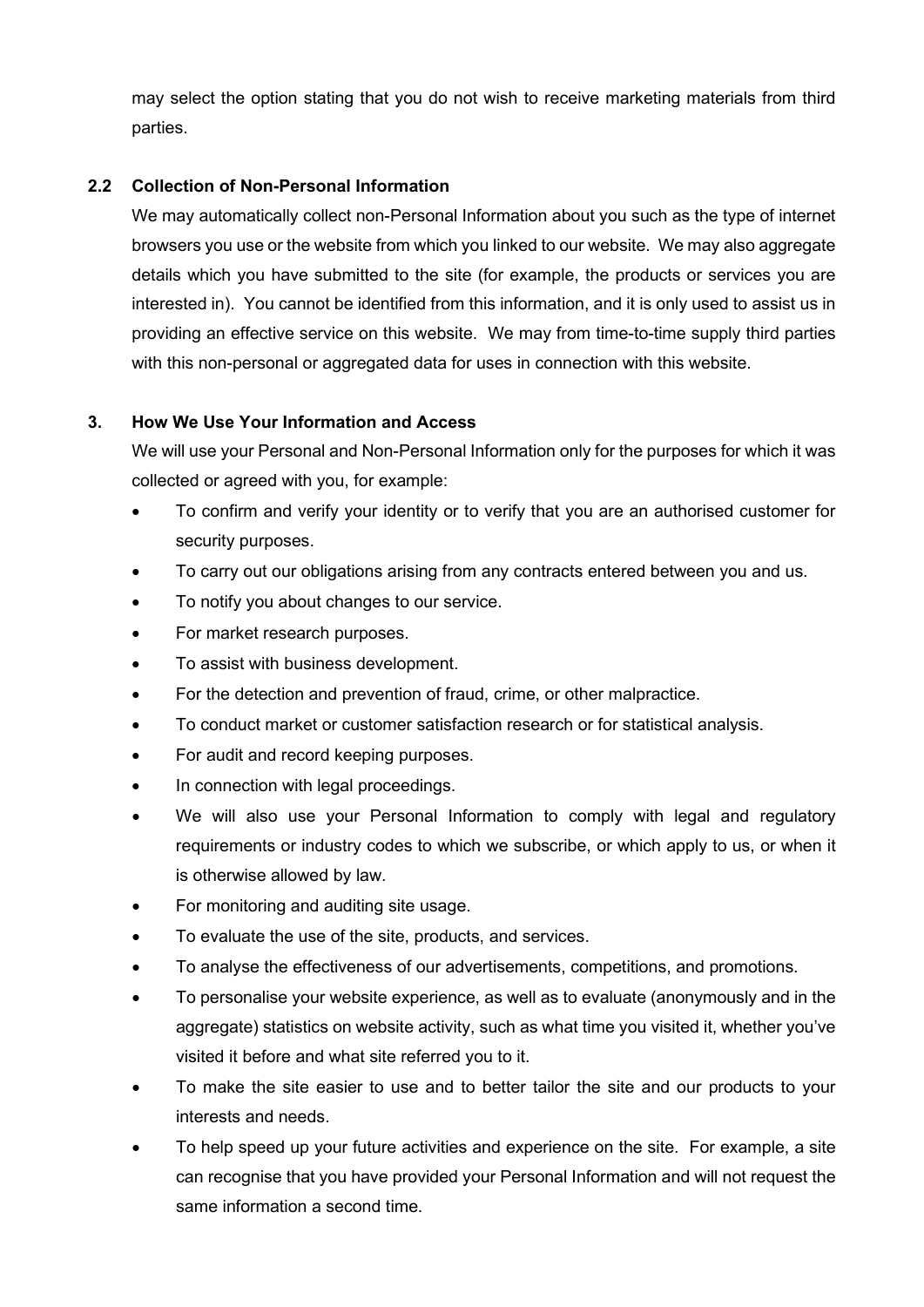- To collect information about the device you are using to view the site, such as your IP address or the type of internet browser or operating system you are using and link this to your Personal Information to ensure that the site presents the best web experience for you.
- To contact you regarding products and services which may be of interest to you, provided you have given us consent to do so or you have previously requested a product or service from us, and the communication is relevant or related to that prior request and made within any timeframes established by applicable laws.
- To suggest products or services (including those of relevant third parties) which we think may be of interest to you.
- To offer you the opportunity to take part in competitions or promotions.
- You can opt out of receiving communications from us at any time. Any direct marketing communications that we send to you will provide you with the information and means necessary to opt out.
- To respond to your queries or comments.
- Where we collect Personal Information for a specific purpose we will not keep it for longer than is necessary to fulfil that purpose, unless we have to keep it for legitimate business or legal reasons. In order to protect information from accidental or malicious destruction, when we delete information from our services we may not immediately delete residual copies from our servers or remove information from our backup systems.

We occasionally hire other companies to provide limited services on our behalf, including packaging, mailing and delivering purchases, answering customer questions about products or services, sending postal mail and processing event registration. We will only provide those companies the information they need to deliver the service, and they are prohibited from using that information for any other purpose.

# **4. Disclosure of Personal Information**

We may disclose your Personal Information to our service providers who are involved in the delivery of products or services to you. We have agreements in place to ensure that they comply with these privacy terms.

We may share your Personal Information with, and obtain information about you from:

- third parties for the purposes listed above:
- other companies in a similar industry when we believe it will enhance the services and products we can offer to you, but only where you have not objected to such sharing;
- other third parties from whom you have chosen to receive marketing information.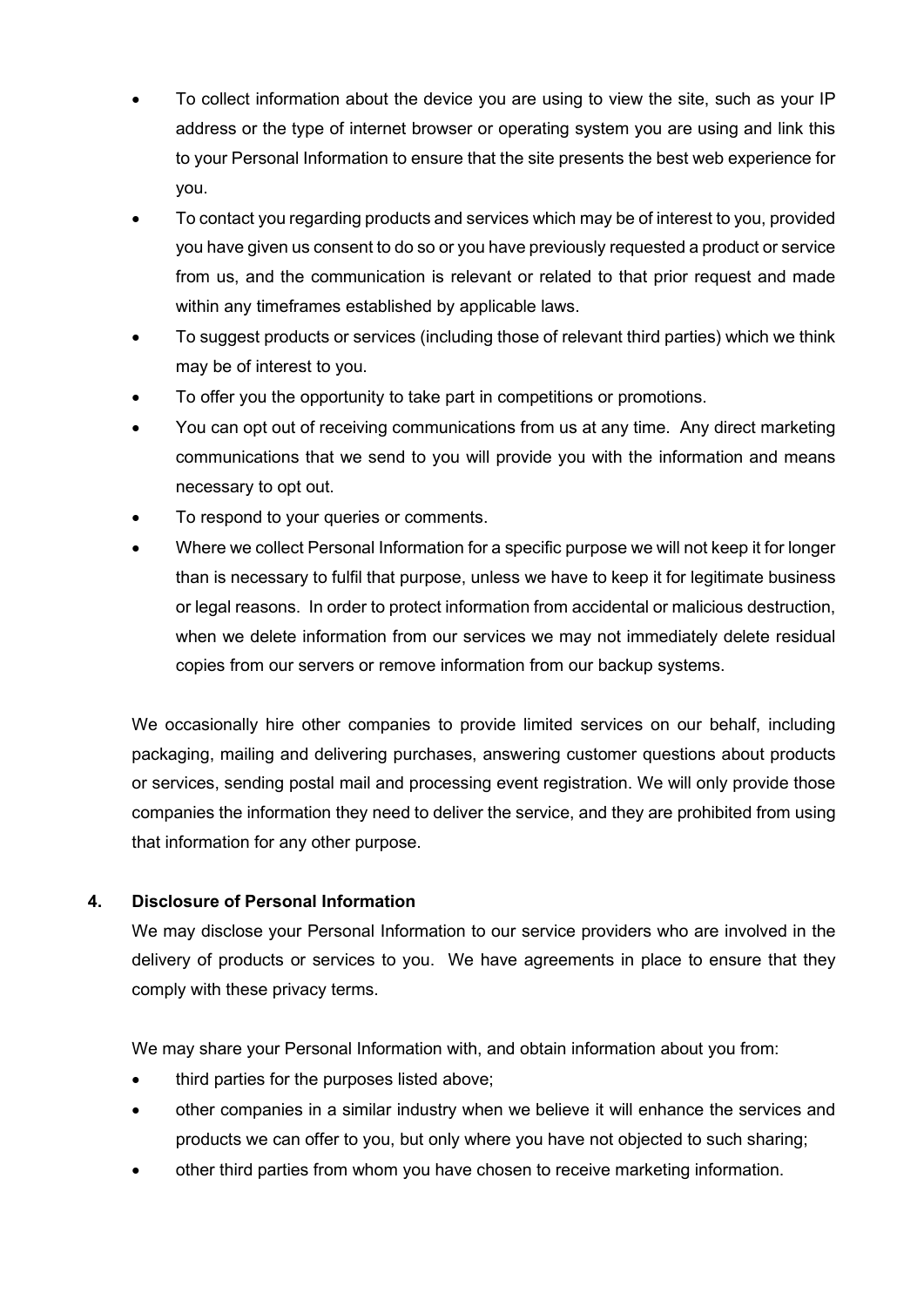BROCODED will disclose your personal information, without notice, only if required to do so by law or in the good faith belief that such action is necessary to:

- conform to the edicts of the law or comply with legal process served on BROCODED.
- protect and defend the rights or property of BROCODED.
- act in urgent circumstances to protect the personal safety of clients or the public.

### **5. Personal Information Security**

We are legally obliged to provide adequate protection for the Personal Information we hold and to stop unauthorised access and use of Personal Information. We will, on an on-going basis, continue to review our security controls and related processes to ensure that your Personal Information is secure.

Our security policies and procedures cover:

- physical security.
- computer and network security.
- access to Personal Information.
- secure communications.
- security in contracting out activities or functions.
- retention and disposal of information.
- acceptable usage of Personal Information.
- governance and regulatory issues.
- monitoring access and usage of private information.
- investigating and reacting to security incidents.

When we contract with third parties, we impose appropriate security, privacy, and confidentiality obligations on them to ensure that Personal Information for which we remain responsible is kept secure.

We will ensure that anyone to whom we pass your Personal Information agrees to treat your information with the same level of protection as we are obliged to do.

BROCODED has taken strong measures to protect the security of your personal information and to ensure that your choices for its intended use are honoured. We take strong precautions to protect your data from loss, misuse, unauthorized access or disclosure, alteration, or destruction.

Your personal information is never shared outside the company without your permission, except under conditions explained above. Inside the company, data is stored in password-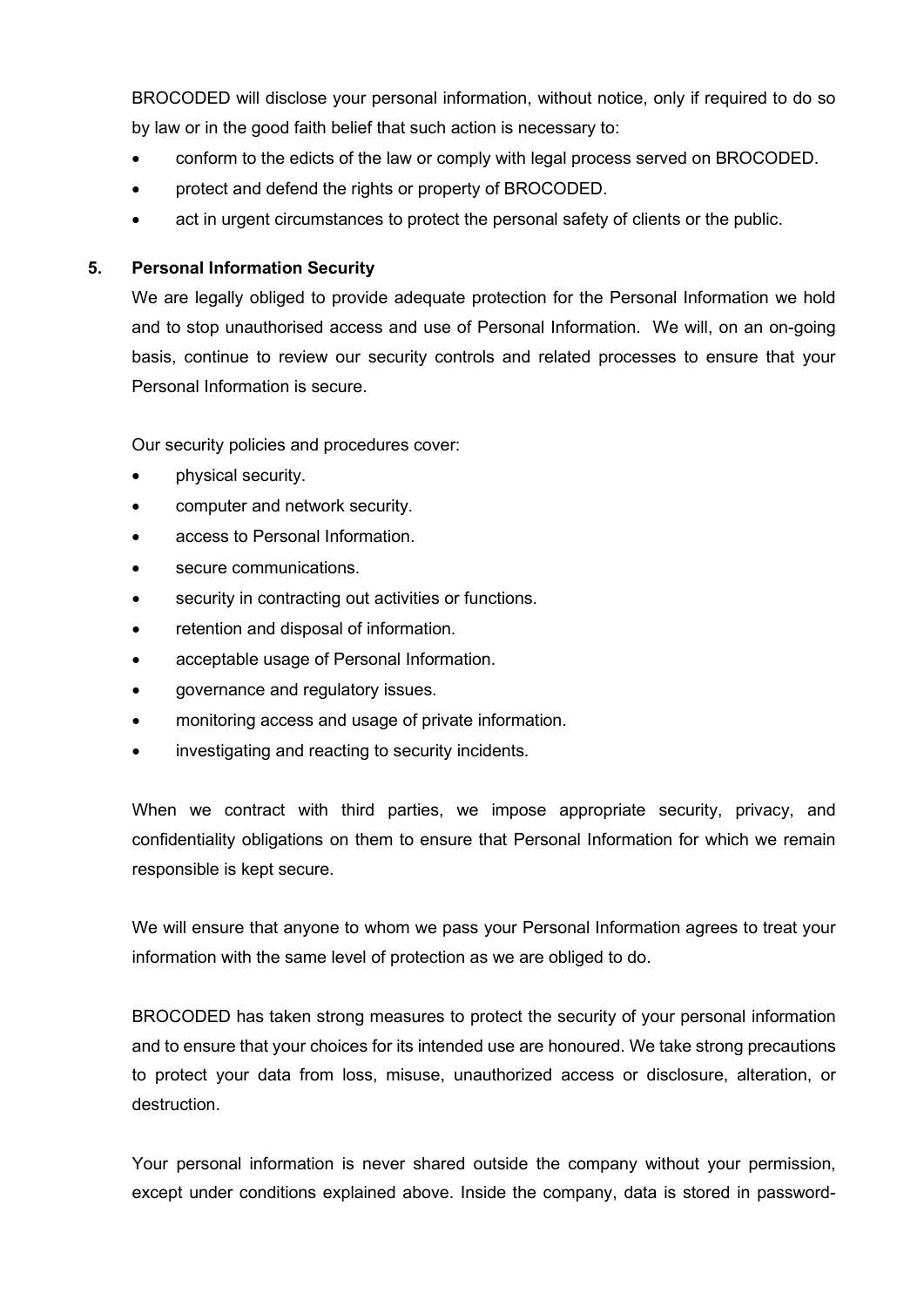controlled servers with limited access. Your information will be stored and processed in South Africa only.

### **6. Access to your Personal Information**

You have the right to request a copy of the Personal Information we hold about you. To do this, simply contact us at the numbers/addresses listed on our home page and specify what information you would like. We will take all reasonable steps to confirm your identity before providing details of your Personal Information.

We will provide you with the means to ensure that your personal information is correct and current. You may request your personal information be validated by sending us an email to info@drspence.co.za. We will then update this information should any of it be wrong. You can then:

- Review and edit personal information you have already given us.
- Tell us whether you want us to send you marketing information, or whether you
- want third parties to send you their offers by postal mail.

### **7. Correction of your Personal Information**

You have the right to ask us to update, correct or delete your Personal Information. We will take all reasonable steps to confirm your identity before making changes to Personal Information we may hold about you. We would appreciate it if you would take the necessary steps to keep your Personal Information accurate and up to date by notifying us of any changes, we need to be aware of.

### **8. Definition of Personal Information**

According to the POPI Act **"Personal Information"** means information relating to an identifiable, living, natural person and where it is applicable, an identifiable, existing juristic person. The POPI Act, which has more specific examples if you need them, can be found at the following link:<https://www.gov.za/documents/protection-personal-information-act>

### **9. Changes to this Notice**

Please note that we may amend this notice from time to time. Please check our website periodically to inform yourself of any changes.

### **10. How to Contact Us**

If you have any queries about this notice or believe we have not adhered to it, or need further information about our privacy practices or wish to give or withdraw consent, exercise preferences or access or correct your Personal Information, please contact us by email at